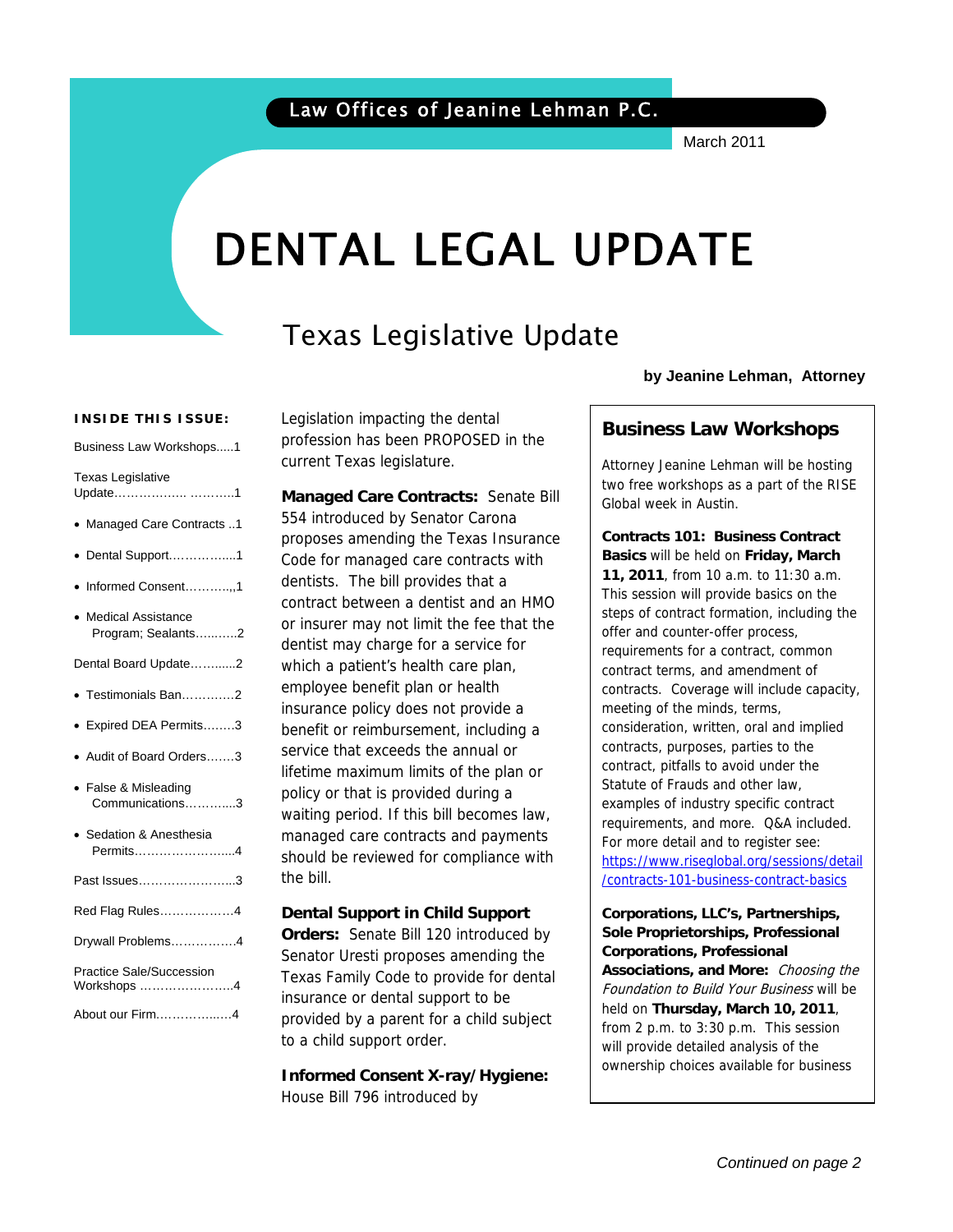### DENTAL LEGAL UPDATE

#### Texas Budgetary **Shortfall**

- Major cuts in state programs and services – watch for cuts in Medicaid provider fees
- Potential new taxes and fees for revenues



#### **Website Favorites**

**Texas State Board of Dental Examiners: www.tsbde.state.tx.us**

**IRS: www.irs.gov**

**Texas Workforce Commission: www.twc.state.tx.us**

#### *Texas Legislative Update (cont.)*

Representative Zerwas proposes amending the Occupations Code concerning consent to cleaning without x-ray. In the proposed bill, if either the dentist or the dental hygienist believes a dental x-ray is necessary before a patient's teeth are cleaned, the patient's teeth may only be cleaned without first making the xray, if the dentist or dental hygienist obtains the patient's voluntary, written informed consent on a form prescribed by the Texas State Board of Dental Examiners.

**Medical Assistance Program; Sealants:** House Bill 1248 introduced by Representative Villarreal proposes amending the Texas Human Resources Code to allow mobile dentistry services to provide permanent molar sealants at certain schools under the Medical Assistance Program if all requirements of the bill are satisfied.

Expect that Texas legislators will be very engrossed in addressing the state's major budgetary shortfall and redistricting. Those matters may divert attention from other legislation. To close the budget shortfall, major cuts in state programs will probably occur and also, new taxes and fees may occur. Professional fees to Medicaid providers may be cut. [See the June 2010 issue of the Dental Legal Update at www.jeanine.com for coverage of the legislative hearing on applying the Texas sales tax to certain dental services.] For updates on the progress of these proposed bills and others, go to www.capitol.state.tx.us or contact your legislator.

#### *Business Law Workshops (cont.)*

owners and the legal impact of those choices. Coverage will compare and contrast sole proprietorships, partnerships, corporations, limited liability companies, professional associations, professional corporations, professional limited liability companies, registered limited liability partnerships, and limited partnerships. Liability exposures and protections will be addressed, as well as business and practice growth opportunities and tiered structures to separate real estate ownership from operating company ownership. Coverage will include dental practice choices. Q&A included. For detail and to register see: https://www.riseglobal.org/sessions/detail /corporations-llcs-partnerships-soleproprietorships-professional-corps-prof

Location for the workshops is:

Business Success Center Chase Bank Tower 7600 Burnet Rd., Suite 110 Austin, TX 78757 (512) 933-1983

These workshops will be helpful to dentists, as well as dental office managers. Seating is limited. Registration is required through the RISE Global website at www.riseglobal.org If a workshop is full, please contact Jeanine Lehman at (512) 918-3435 to schedule a future workshop.

### **Dental Board Update**

### **Testimonials Ban**

In 2001, the Texas State Board of Dental Examiners adopted Rule 108.59, which bans testimonials. Violation of the rule may result in a fine. This rule was discussed at the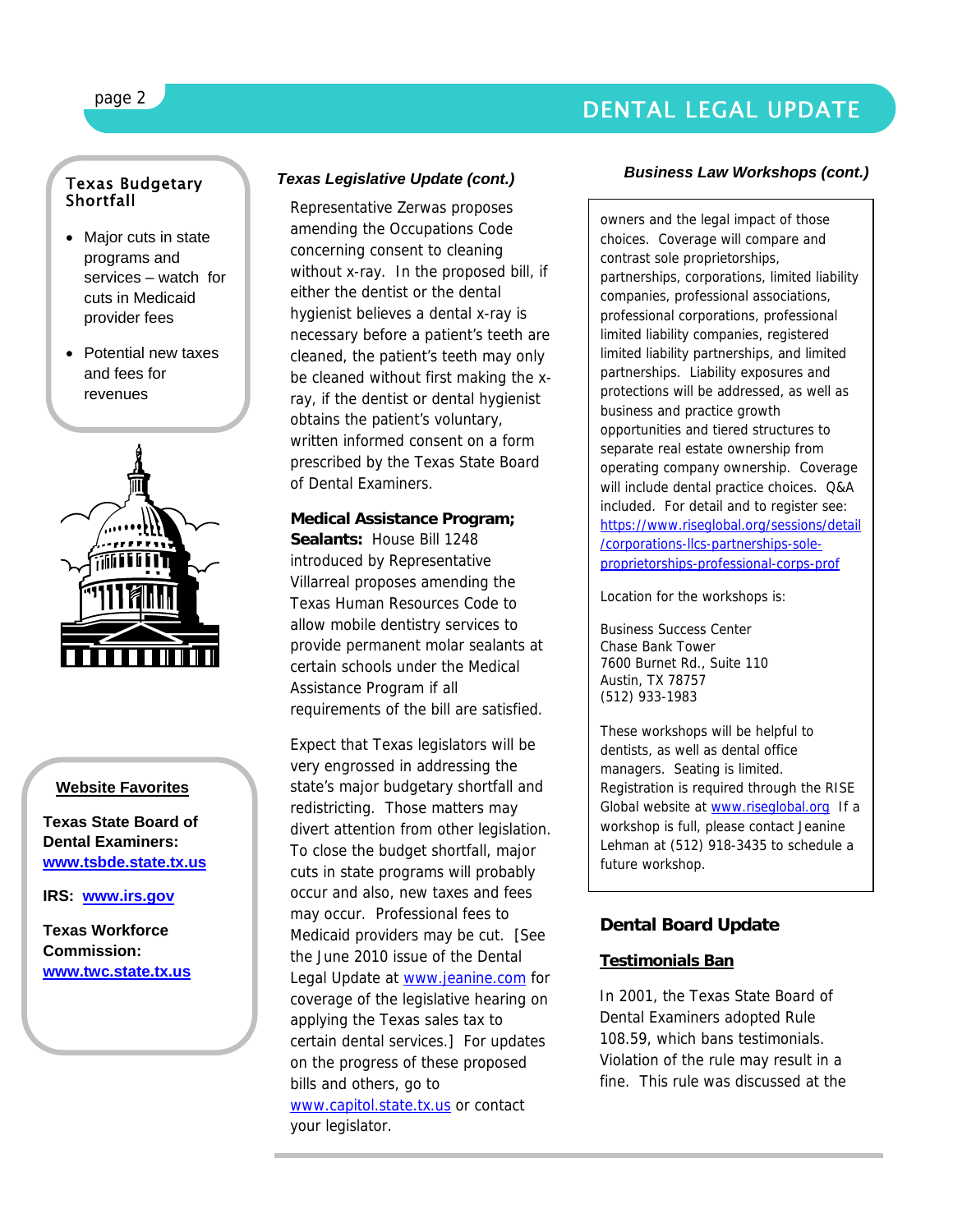## DENTAL LEGAL UPDATE **page 3**

11/19/2010 Texas Dental Board meeting. The Rule provides: "A licensed Texas dentist shall not write, disseminate or participate in testimonials in any manner as to such dentist's competency or ability or endorse proprietary remedies, drugs, instruments, equipment, appliances, food or food supplements, except to report the results of properly conducted and controlled experiments or clinical studies, provided that such reports are submitted only to recognized scientific journals or to recognized scientific professional associations, or both." Advertising and websites should be checked for compliance with this rule.

#### **Expired DEA Permits**

A DEA permit is required to write prescriptions for controlled substances. If the DEA permit is expired and controlled substances prescriptions are written, the dentist will be subject to disciplinary action by the Texas State Board of Dental Examiners per discussion at the 11/19/2010 Texas Dental Board meeting. The number of prescriptions written when the permit was expired will affect the penalty. Therefore, permits need to be timely renewed and a calendar system to flag upcoming expiration dates is helpful for dental practices.

#### **Audit of Board Orders for Compliance**

The Texas Dental Board audits Board orders for compliance. Failure to comply can result in additional sanctions.

#### **False & Misleading Communications**

On 12/17/2010, the Texas Dental Board adopted an amendment to Rule 108.52, relating to False or Misleading Communications.

The amendment is to clarify advertising restrictions. Dental Practice Act §259.005 provides a list of restrictions the Board may adopt to regulate advertising by licensees. Most permissible regulations found in this section have been explicitly integrated into the Board's rules in Chapter 108, Subchapter E, Business Promotion. The adopted amendment to §108.52 expands the list of

enumerated prohibitions to include: (1) failure to disclose in advertisements reasonably predictable fees (i.e., advertising a new patient exam and cleaning without including charges for radiographs); and (2) offering a discount for dental services without disclosing the total fee to which the discount will apply. Currently these two prohibitions fall under the general proscriptions of §108.52(2) which forbid a licensee from omitting necessary facts in communications. The amendment provides greater specificity in the rule.

#### **Sedation and Anesthesia Permits**

On 12/17/2010, the Texas Dental Board proposed new rules for sedation and anesthesia permits based on sedation guidelines adopted by the ADA. The proposed permitting process emphasizes the level of sedation of the patient rather than the route of administration of the medication. The proposed rules and commentary are published in the Texas Register at 35 TexReg 11155 located at www.sos.state.tx.us

**Jeanine Lehman** is an Austin, TX attorney who practices health, corporate, business, and real estate law. For reprints, please call Jeanine at (512) 918- 3435 or write her at jeanine@jeanine.com or PO Box 202211, Austin, TX 78720.

#### **Past Issues of the Dental Legal Update are at www.jeanine.com Enjoy them and forward them to colleagues.**

- 9 **Your Dental Office Lease: Watch the Terms**
- 9 **Ownership Options for Your Dental Practice**
- 9 **Financing Your Dental Practice: Tips & Terms**
- 9 **Buying a Dental Practice: Deal Points**

The information in this newsletter is not a substitute for legal advice. The information is general in nature and should not be relied upon as legal advice generally or that is applicable to any particular situation. For legal advice in a particular situation, the reader is advised to retain an attorney.